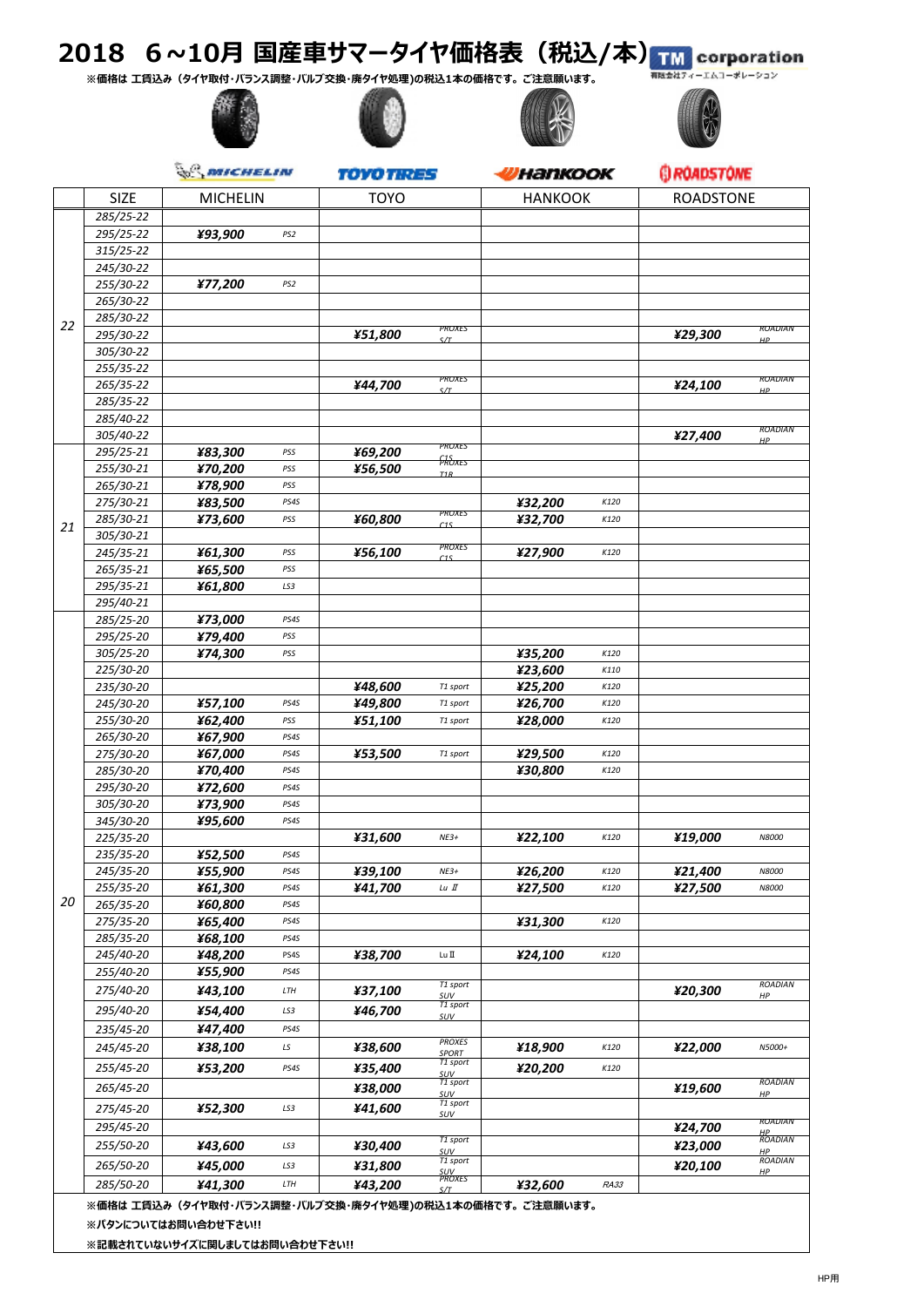| 245/30-19<br>¥50,300<br>PS4S<br><b>PROXES</b><br>255/30-19<br>¥49,600<br>¥39,500<br>¥22,100<br>¥19,800<br>PS4S<br>K120<br>N8000<br><b>SPORT</b><br>265/30-19<br>¥32,400<br>¥23,000<br>¥53,500<br>¥18,600<br>PS4S<br>$NE3+$<br>K120<br>N8000<br>275/30-19<br>¥32,700<br>¥24,000<br>¥19,900<br>¥56,600<br>PS4S<br>$NE3+$<br>K120<br>N8000<br>285/30-19<br>¥46,500<br>¥25,000<br>K120<br>T1 sport<br>¥65,800<br>¥50,200<br>¥26,000<br>295/30-19<br>PS4S<br>T1 sport<br>K120<br><b>PROXES</b><br>305/30-19<br>¥61,100<br>¥60,700<br>¥27,100<br>PS4S<br>K120<br><b>R888</b><br>325/30-19<br>¥67,000<br>¥29,500<br>PS4S<br>K120<br>¥17,200<br>215/35-19<br>¥30,600<br>$NE3+$<br>K120<br>¥15,200<br>225/35-19<br>¥45,000<br>¥27,400<br>¥14,500<br>$NE3+$<br>LKO1<br>PS4S<br>N8000<br>¥37,000<br>¥28,600<br>¥15,800<br>¥14,800<br>235/35-19<br>PS3<br>$NE3+$<br>LKO1<br>N8000<br>PS4S<br>¥29,800<br>$NE3+$<br>¥19,500<br>¥15,800<br>N8000<br>245/35-19<br>¥47,900<br>K120<br><b>PROXES</b><br>255/35-19<br>¥48,000<br>¥38,300<br>¥21,400<br>¥18,200<br>PS4<br>N8000<br>K120<br>SPORT<br>PROXES<br>¥22,000<br>265/35-19<br>¥55,000<br>PS4S<br>¥39,100<br>K120<br>SPORT<br>19<br><b>PROXES</b><br>275/35-19<br>¥51,800<br>¥40,800<br>¥22,600<br>¥20,300<br>PS4<br>K120<br>N8000<br><b>SPORT</b><br><b>PROXES</b><br>¥63,400<br>¥23,600<br>285/35-19<br>PS4S<br>¥38,800<br>K120<br>R1R<br>225/40-19<br>¥43,500<br>PS4S<br>¥26,700<br>$NE3+$<br>¥17,600<br>K120<br>¥16,800<br>N8000<br><b>PROXES</b><br>¥35,600<br>235/40-19<br>¥40,600<br>PS4S<br><b>SPORT</b><br>245/40-19<br>¥17,200<br>¥42,700<br>PS4S<br>¥35,600<br>Lu II<br>LKO1<br>¥18,000<br>N8000<br><b>PROXES</b><br>¥37,500<br>¥18,200<br>255/40-19<br>¥44,100<br>PS4<br>LKO1<br><b>SPORT</b><br>PROXES<br>275/40-19<br>¥49,600<br>¥22,700<br>PSS<br>¥42,300<br>K120<br>C <sub>1S</sub><br>PROXES<br>225/45-19<br>¥38,300<br>¥26,500<br>¥14,900<br>PS4S<br>K120<br>SPORT<br><b>PROXES</b><br>245/45-19<br>¥37,000<br>¥29,300<br>¥16,000<br>PR3<br>K120<br>¥21,600<br>N8000<br><b>SPORT</b><br>255/45-19<br>¥44,300<br>¥17,100<br>LS3<br>K120<br>T1 sport<br>255/50-19<br>¥22,500<br>LK01<br>¥42,400<br>LS3<br>¥28,000<br><b>SUV</b><br>T1 sport<br>235/55-19<br>¥34,200<br>¥24,500<br>¥23,400<br>LS3<br>RA33<br>SUV<br>T1 sport<br>225/55-19<br>¥32,100<br>¥23,500<br>$P-LTX$<br>SUV<br>215/35-18<br>$NE3+$<br>N8000<br>¥24,500<br>¥14,900<br>225/35-18<br>¥43,400<br>PSS<br><b>PROXES</b><br>245/35-18<br>¥40,300<br>¥17,900<br>PS4<br>¥32,800<br>K120<br><b>SPORT</b><br><b>PROXES</b><br><b>EUROVIS</b><br>¥42,700<br>¥15,500<br>255/35-18<br>¥33,200<br>¥21,300<br>PS4<br>LKO1<br>SPORT04<br><b>SPORT</b><br>¥44,900<br>¥29,000<br>¥19,500<br>265/35-18<br>PS4<br>$NE3+$<br>K120<br>¥20,600<br>275/35-18<br>¥51.000<br>¥36,400<br>PS4<br>K120<br>T1 sport<br>285/35-18<br>¥52,300<br>PSS<br>¥20,600<br>K120<br>295/35-18<br>¥57,400<br>PSS<br>¥33,700<br>205/40-18<br>PS4<br>215/40-18<br>¥35,700<br>¥22,100<br>¥12,500<br>PS4<br>$NE3+$<br>CP672<br>¥24,200<br>¥12,900<br>¥11,500<br>225/40-18 *<br>¥32,400<br>$NE3+$<br>LK01<br>N5000+<br>PS4<br>¥37,700<br>PS4<br>¥1,500<br>$NE3+$<br>¥14,400<br>LKO1<br>¥14,100<br>N5000+<br>235/40-18<br><b>PROXES</b><br>¥30,900<br>245/40-18<br>¥39,300<br>PS4<br>¥14,700<br>LK01<br>¥16,500<br>N5000+<br><b>SPORT</b><br><b>PROXES</b><br>255/40-18<br>¥47,200<br>¥35,000<br>¥16,000<br>PS4<br>LH01<br><b>SPORT</b><br>265/40-18<br>¥46,000<br>¥18,300<br>PSS<br>K120<br>275/40-18<br>¥26,200<br>¥13,600<br>¥13,300<br>215/45-18<br>¥17,600<br>PR3<br>$NE3+$<br>K120<br>N5000+<br>18<br><b>EUROVIS</b><br>225/45-18<br>¥30,300<br>¥20,500<br>¥11,400<br>PR3<br>$NE3+$<br>LKO1<br>¥10,400<br>SPORT04<br><b>PROXES</b><br>¥35,000<br>¥15,300<br>¥27,300<br>235/45-18<br>PS3<br>LKO1<br><b>SPORT</b><br><b>EUROVIS</b><br>245/45-18<br>¥36,300<br>¥15,100<br>PSS<br>¥20,400<br>$NE3+$<br>LHO1<br>¥19,900<br>SPORT04<br>¥19,000<br>¥15,500<br>255/45-18<br>¥35,100<br>PR3<br>LH01<br>T1 sport<br>225/50-18<br>¥27,000<br>¥17,900<br>¥11,500<br>¥14,200<br>$NE3+$<br>PR3<br>LH01<br>N5000+<br>¥12,000<br>235/50-18<br>¥20,700<br>¥17,500<br>¥28,500<br>PR3<br>MPZ<br>LH01<br>N8000<br>PROXES<br>245/50-18<br>¥30,400<br>¥17,400<br>LH01<br>C1S<br>215/55-18<br>¥25,700<br>PR3<br>¥20,300<br>¥14,900<br>LKO1<br>MPZ<br>225/55-18 *<br>¥16,700<br>¥16,500<br>¥24,840<br>PR3<br>¥21,100<br>MPZ<br>LH01<br>N5000+<br><b>PROXES</b><br>235/55-18<br>¥26,500<br>PR3<br>¥22,500<br>¥16,700<br>LH01<br>CF2 SUV<br>T1 sport<br>255/55-18 *<br>¥24,400<br>¥19,000<br>LK01<br>¥20,000<br>LS3<br>SUV<br><b>PROXES</b><br>¥20,300<br>¥16,500<br>225/60-18<br>¥27,800<br>$P-LTX$<br>LK01<br>CF2 SUV<br><b>ROADIAN</b><br>T1 sport<br>235/60-18<br>¥27,000<br>¥17,800<br>LTH<br>¥21,200<br>¥18,600<br>HTXRH5(SU<br>LH01<br>SUV<br>V)<br>¥28,900<br>¥22,400<br>245/60-18<br>LTH<br>RA33<br><b>ROADIAN</b><br>T1 sport<br>265/60-18<br>¥31,000<br>¥24,800<br>¥24,000<br>RA33<br>¥19,500<br>LTH<br>suv<br>HP<br>PROXES<br>¥19,500<br>¥19,400<br>235/65-18<br>¥29,100<br>LTH<br>LH01<br>CF2 SUV<br>※価格は 工賃込み(タイヤ取付・バランス調整・バルブ交換・廃タイヤ処理)の税込1本の価格です。 ご注意願います。 |  | <b>SIZE</b><br><b>MICHELIN</b> |  | <b>TOYO</b> |  | <b>HANKOOK</b> |  | <b>ROADSTONE</b> |  |  |
|--------------------------------------------------------------------------------------------------------------------------------------------------------------------------------------------------------------------------------------------------------------------------------------------------------------------------------------------------------------------------------------------------------------------------------------------------------------------------------------------------------------------------------------------------------------------------------------------------------------------------------------------------------------------------------------------------------------------------------------------------------------------------------------------------------------------------------------------------------------------------------------------------------------------------------------------------------------------------------------------------------------------------------------------------------------------------------------------------------------------------------------------------------------------------------------------------------------------------------------------------------------------------------------------------------------------------------------------------------------------------------------------------------------------------------------------------------------------------------------------------------------------------------------------------------------------------------------------------------------------------------------------------------------------------------------------------------------------------------------------------------------------------------------------------------------------------------------------------------------------------------------------------------------------------------------------------------------------------------------------------------------------------------------------------------------------------------------------------------------------------------------------------------------------------------------------------------------------------------------------------------------------------------------------------------------------------------------------------------------------------------------------------------------------------------------------------------------------------------------------------------------------------------------------------------------------------------------------------------------------------------------------------------------------------------------------------------------------------------------------------------------------------------------------------------------------------------------------------------------------------------------------------------------------------------------------------------------------------------------------------------------------------------------------------------------------------------------------------------------------------------------------------------------------------------------------------------------------------------------------------------------------------------------------------------------------------------------------------------------------------------------------------------------------------------------------------------------------------------------------------------------------------------------------------------------------------------------------------------------------------------------------------------------------------------------------------------------------------------------------------------------------------------------------------------------------------------------------------------------------------------------------------------------------------------------------------------------------------------------------------------------------------------------------------------------------------------------------------------------------------------------------------------------------------------------------------------------------------------------------------------------------------------------------------------------------------------------------------------------------------------------------------------------------------------------------------------------------------------------------------------------------------------------------------------------------------------------------------------------------------------------------------------------------------------------------------------------------------------------------------------------------------------------------------------------------------------------------------------------------------------------------------------------------------------------------------------------------------------------------------------------------------------------------------------------------------------------------------------------------------------|--|--------------------------------|--|-------------|--|----------------|--|------------------|--|--|
|                                                                                                                                                                                                                                                                                                                                                                                                                                                                                                                                                                                                                                                                                                                                                                                                                                                                                                                                                                                                                                                                                                                                                                                                                                                                                                                                                                                                                                                                                                                                                                                                                                                                                                                                                                                                                                                                                                                                                                                                                                                                                                                                                                                                                                                                                                                                                                                                                                                                                                                                                                                                                                                                                                                                                                                                                                                                                                                                                                                                                                                                                                                                                                                                                                                                                                                                                                                                                                                                                                                                                                                                                                                                                                                                                                                                                                                                                                                                                                                                                                                                                                                                                                                                                                                                                                                                                                                                                                                                                                                                                                                                                                                                                                                                                                                                                                                                                                                                                                                                                                                                                                                                |  |                                |  |             |  |                |  |                  |  |  |
|                                                                                                                                                                                                                                                                                                                                                                                                                                                                                                                                                                                                                                                                                                                                                                                                                                                                                                                                                                                                                                                                                                                                                                                                                                                                                                                                                                                                                                                                                                                                                                                                                                                                                                                                                                                                                                                                                                                                                                                                                                                                                                                                                                                                                                                                                                                                                                                                                                                                                                                                                                                                                                                                                                                                                                                                                                                                                                                                                                                                                                                                                                                                                                                                                                                                                                                                                                                                                                                                                                                                                                                                                                                                                                                                                                                                                                                                                                                                                                                                                                                                                                                                                                                                                                                                                                                                                                                                                                                                                                                                                                                                                                                                                                                                                                                                                                                                                                                                                                                                                                                                                                                                |  |                                |  |             |  |                |  |                  |  |  |
|                                                                                                                                                                                                                                                                                                                                                                                                                                                                                                                                                                                                                                                                                                                                                                                                                                                                                                                                                                                                                                                                                                                                                                                                                                                                                                                                                                                                                                                                                                                                                                                                                                                                                                                                                                                                                                                                                                                                                                                                                                                                                                                                                                                                                                                                                                                                                                                                                                                                                                                                                                                                                                                                                                                                                                                                                                                                                                                                                                                                                                                                                                                                                                                                                                                                                                                                                                                                                                                                                                                                                                                                                                                                                                                                                                                                                                                                                                                                                                                                                                                                                                                                                                                                                                                                                                                                                                                                                                                                                                                                                                                                                                                                                                                                                                                                                                                                                                                                                                                                                                                                                                                                |  |                                |  |             |  |                |  |                  |  |  |
|                                                                                                                                                                                                                                                                                                                                                                                                                                                                                                                                                                                                                                                                                                                                                                                                                                                                                                                                                                                                                                                                                                                                                                                                                                                                                                                                                                                                                                                                                                                                                                                                                                                                                                                                                                                                                                                                                                                                                                                                                                                                                                                                                                                                                                                                                                                                                                                                                                                                                                                                                                                                                                                                                                                                                                                                                                                                                                                                                                                                                                                                                                                                                                                                                                                                                                                                                                                                                                                                                                                                                                                                                                                                                                                                                                                                                                                                                                                                                                                                                                                                                                                                                                                                                                                                                                                                                                                                                                                                                                                                                                                                                                                                                                                                                                                                                                                                                                                                                                                                                                                                                                                                |  |                                |  |             |  |                |  |                  |  |  |
|                                                                                                                                                                                                                                                                                                                                                                                                                                                                                                                                                                                                                                                                                                                                                                                                                                                                                                                                                                                                                                                                                                                                                                                                                                                                                                                                                                                                                                                                                                                                                                                                                                                                                                                                                                                                                                                                                                                                                                                                                                                                                                                                                                                                                                                                                                                                                                                                                                                                                                                                                                                                                                                                                                                                                                                                                                                                                                                                                                                                                                                                                                                                                                                                                                                                                                                                                                                                                                                                                                                                                                                                                                                                                                                                                                                                                                                                                                                                                                                                                                                                                                                                                                                                                                                                                                                                                                                                                                                                                                                                                                                                                                                                                                                                                                                                                                                                                                                                                                                                                                                                                                                                |  |                                |  |             |  |                |  |                  |  |  |
|                                                                                                                                                                                                                                                                                                                                                                                                                                                                                                                                                                                                                                                                                                                                                                                                                                                                                                                                                                                                                                                                                                                                                                                                                                                                                                                                                                                                                                                                                                                                                                                                                                                                                                                                                                                                                                                                                                                                                                                                                                                                                                                                                                                                                                                                                                                                                                                                                                                                                                                                                                                                                                                                                                                                                                                                                                                                                                                                                                                                                                                                                                                                                                                                                                                                                                                                                                                                                                                                                                                                                                                                                                                                                                                                                                                                                                                                                                                                                                                                                                                                                                                                                                                                                                                                                                                                                                                                                                                                                                                                                                                                                                                                                                                                                                                                                                                                                                                                                                                                                                                                                                                                |  |                                |  |             |  |                |  |                  |  |  |
|                                                                                                                                                                                                                                                                                                                                                                                                                                                                                                                                                                                                                                                                                                                                                                                                                                                                                                                                                                                                                                                                                                                                                                                                                                                                                                                                                                                                                                                                                                                                                                                                                                                                                                                                                                                                                                                                                                                                                                                                                                                                                                                                                                                                                                                                                                                                                                                                                                                                                                                                                                                                                                                                                                                                                                                                                                                                                                                                                                                                                                                                                                                                                                                                                                                                                                                                                                                                                                                                                                                                                                                                                                                                                                                                                                                                                                                                                                                                                                                                                                                                                                                                                                                                                                                                                                                                                                                                                                                                                                                                                                                                                                                                                                                                                                                                                                                                                                                                                                                                                                                                                                                                |  |                                |  |             |  |                |  |                  |  |  |
|                                                                                                                                                                                                                                                                                                                                                                                                                                                                                                                                                                                                                                                                                                                                                                                                                                                                                                                                                                                                                                                                                                                                                                                                                                                                                                                                                                                                                                                                                                                                                                                                                                                                                                                                                                                                                                                                                                                                                                                                                                                                                                                                                                                                                                                                                                                                                                                                                                                                                                                                                                                                                                                                                                                                                                                                                                                                                                                                                                                                                                                                                                                                                                                                                                                                                                                                                                                                                                                                                                                                                                                                                                                                                                                                                                                                                                                                                                                                                                                                                                                                                                                                                                                                                                                                                                                                                                                                                                                                                                                                                                                                                                                                                                                                                                                                                                                                                                                                                                                                                                                                                                                                |  |                                |  |             |  |                |  |                  |  |  |
|                                                                                                                                                                                                                                                                                                                                                                                                                                                                                                                                                                                                                                                                                                                                                                                                                                                                                                                                                                                                                                                                                                                                                                                                                                                                                                                                                                                                                                                                                                                                                                                                                                                                                                                                                                                                                                                                                                                                                                                                                                                                                                                                                                                                                                                                                                                                                                                                                                                                                                                                                                                                                                                                                                                                                                                                                                                                                                                                                                                                                                                                                                                                                                                                                                                                                                                                                                                                                                                                                                                                                                                                                                                                                                                                                                                                                                                                                                                                                                                                                                                                                                                                                                                                                                                                                                                                                                                                                                                                                                                                                                                                                                                                                                                                                                                                                                                                                                                                                                                                                                                                                                                                |  |                                |  |             |  |                |  |                  |  |  |
|                                                                                                                                                                                                                                                                                                                                                                                                                                                                                                                                                                                                                                                                                                                                                                                                                                                                                                                                                                                                                                                                                                                                                                                                                                                                                                                                                                                                                                                                                                                                                                                                                                                                                                                                                                                                                                                                                                                                                                                                                                                                                                                                                                                                                                                                                                                                                                                                                                                                                                                                                                                                                                                                                                                                                                                                                                                                                                                                                                                                                                                                                                                                                                                                                                                                                                                                                                                                                                                                                                                                                                                                                                                                                                                                                                                                                                                                                                                                                                                                                                                                                                                                                                                                                                                                                                                                                                                                                                                                                                                                                                                                                                                                                                                                                                                                                                                                                                                                                                                                                                                                                                                                |  |                                |  |             |  |                |  |                  |  |  |
|                                                                                                                                                                                                                                                                                                                                                                                                                                                                                                                                                                                                                                                                                                                                                                                                                                                                                                                                                                                                                                                                                                                                                                                                                                                                                                                                                                                                                                                                                                                                                                                                                                                                                                                                                                                                                                                                                                                                                                                                                                                                                                                                                                                                                                                                                                                                                                                                                                                                                                                                                                                                                                                                                                                                                                                                                                                                                                                                                                                                                                                                                                                                                                                                                                                                                                                                                                                                                                                                                                                                                                                                                                                                                                                                                                                                                                                                                                                                                                                                                                                                                                                                                                                                                                                                                                                                                                                                                                                                                                                                                                                                                                                                                                                                                                                                                                                                                                                                                                                                                                                                                                                                |  |                                |  |             |  |                |  |                  |  |  |
|                                                                                                                                                                                                                                                                                                                                                                                                                                                                                                                                                                                                                                                                                                                                                                                                                                                                                                                                                                                                                                                                                                                                                                                                                                                                                                                                                                                                                                                                                                                                                                                                                                                                                                                                                                                                                                                                                                                                                                                                                                                                                                                                                                                                                                                                                                                                                                                                                                                                                                                                                                                                                                                                                                                                                                                                                                                                                                                                                                                                                                                                                                                                                                                                                                                                                                                                                                                                                                                                                                                                                                                                                                                                                                                                                                                                                                                                                                                                                                                                                                                                                                                                                                                                                                                                                                                                                                                                                                                                                                                                                                                                                                                                                                                                                                                                                                                                                                                                                                                                                                                                                                                                |  |                                |  |             |  |                |  |                  |  |  |
|                                                                                                                                                                                                                                                                                                                                                                                                                                                                                                                                                                                                                                                                                                                                                                                                                                                                                                                                                                                                                                                                                                                                                                                                                                                                                                                                                                                                                                                                                                                                                                                                                                                                                                                                                                                                                                                                                                                                                                                                                                                                                                                                                                                                                                                                                                                                                                                                                                                                                                                                                                                                                                                                                                                                                                                                                                                                                                                                                                                                                                                                                                                                                                                                                                                                                                                                                                                                                                                                                                                                                                                                                                                                                                                                                                                                                                                                                                                                                                                                                                                                                                                                                                                                                                                                                                                                                                                                                                                                                                                                                                                                                                                                                                                                                                                                                                                                                                                                                                                                                                                                                                                                |  |                                |  |             |  |                |  |                  |  |  |
|                                                                                                                                                                                                                                                                                                                                                                                                                                                                                                                                                                                                                                                                                                                                                                                                                                                                                                                                                                                                                                                                                                                                                                                                                                                                                                                                                                                                                                                                                                                                                                                                                                                                                                                                                                                                                                                                                                                                                                                                                                                                                                                                                                                                                                                                                                                                                                                                                                                                                                                                                                                                                                                                                                                                                                                                                                                                                                                                                                                                                                                                                                                                                                                                                                                                                                                                                                                                                                                                                                                                                                                                                                                                                                                                                                                                                                                                                                                                                                                                                                                                                                                                                                                                                                                                                                                                                                                                                                                                                                                                                                                                                                                                                                                                                                                                                                                                                                                                                                                                                                                                                                                                |  |                                |  |             |  |                |  |                  |  |  |
|                                                                                                                                                                                                                                                                                                                                                                                                                                                                                                                                                                                                                                                                                                                                                                                                                                                                                                                                                                                                                                                                                                                                                                                                                                                                                                                                                                                                                                                                                                                                                                                                                                                                                                                                                                                                                                                                                                                                                                                                                                                                                                                                                                                                                                                                                                                                                                                                                                                                                                                                                                                                                                                                                                                                                                                                                                                                                                                                                                                                                                                                                                                                                                                                                                                                                                                                                                                                                                                                                                                                                                                                                                                                                                                                                                                                                                                                                                                                                                                                                                                                                                                                                                                                                                                                                                                                                                                                                                                                                                                                                                                                                                                                                                                                                                                                                                                                                                                                                                                                                                                                                                                                |  |                                |  |             |  |                |  |                  |  |  |
|                                                                                                                                                                                                                                                                                                                                                                                                                                                                                                                                                                                                                                                                                                                                                                                                                                                                                                                                                                                                                                                                                                                                                                                                                                                                                                                                                                                                                                                                                                                                                                                                                                                                                                                                                                                                                                                                                                                                                                                                                                                                                                                                                                                                                                                                                                                                                                                                                                                                                                                                                                                                                                                                                                                                                                                                                                                                                                                                                                                                                                                                                                                                                                                                                                                                                                                                                                                                                                                                                                                                                                                                                                                                                                                                                                                                                                                                                                                                                                                                                                                                                                                                                                                                                                                                                                                                                                                                                                                                                                                                                                                                                                                                                                                                                                                                                                                                                                                                                                                                                                                                                                                                |  |                                |  |             |  |                |  |                  |  |  |
|                                                                                                                                                                                                                                                                                                                                                                                                                                                                                                                                                                                                                                                                                                                                                                                                                                                                                                                                                                                                                                                                                                                                                                                                                                                                                                                                                                                                                                                                                                                                                                                                                                                                                                                                                                                                                                                                                                                                                                                                                                                                                                                                                                                                                                                                                                                                                                                                                                                                                                                                                                                                                                                                                                                                                                                                                                                                                                                                                                                                                                                                                                                                                                                                                                                                                                                                                                                                                                                                                                                                                                                                                                                                                                                                                                                                                                                                                                                                                                                                                                                                                                                                                                                                                                                                                                                                                                                                                                                                                                                                                                                                                                                                                                                                                                                                                                                                                                                                                                                                                                                                                                                                |  |                                |  |             |  |                |  |                  |  |  |
|                                                                                                                                                                                                                                                                                                                                                                                                                                                                                                                                                                                                                                                                                                                                                                                                                                                                                                                                                                                                                                                                                                                                                                                                                                                                                                                                                                                                                                                                                                                                                                                                                                                                                                                                                                                                                                                                                                                                                                                                                                                                                                                                                                                                                                                                                                                                                                                                                                                                                                                                                                                                                                                                                                                                                                                                                                                                                                                                                                                                                                                                                                                                                                                                                                                                                                                                                                                                                                                                                                                                                                                                                                                                                                                                                                                                                                                                                                                                                                                                                                                                                                                                                                                                                                                                                                                                                                                                                                                                                                                                                                                                                                                                                                                                                                                                                                                                                                                                                                                                                                                                                                                                |  |                                |  |             |  |                |  |                  |  |  |
|                                                                                                                                                                                                                                                                                                                                                                                                                                                                                                                                                                                                                                                                                                                                                                                                                                                                                                                                                                                                                                                                                                                                                                                                                                                                                                                                                                                                                                                                                                                                                                                                                                                                                                                                                                                                                                                                                                                                                                                                                                                                                                                                                                                                                                                                                                                                                                                                                                                                                                                                                                                                                                                                                                                                                                                                                                                                                                                                                                                                                                                                                                                                                                                                                                                                                                                                                                                                                                                                                                                                                                                                                                                                                                                                                                                                                                                                                                                                                                                                                                                                                                                                                                                                                                                                                                                                                                                                                                                                                                                                                                                                                                                                                                                                                                                                                                                                                                                                                                                                                                                                                                                                |  |                                |  |             |  |                |  |                  |  |  |
|                                                                                                                                                                                                                                                                                                                                                                                                                                                                                                                                                                                                                                                                                                                                                                                                                                                                                                                                                                                                                                                                                                                                                                                                                                                                                                                                                                                                                                                                                                                                                                                                                                                                                                                                                                                                                                                                                                                                                                                                                                                                                                                                                                                                                                                                                                                                                                                                                                                                                                                                                                                                                                                                                                                                                                                                                                                                                                                                                                                                                                                                                                                                                                                                                                                                                                                                                                                                                                                                                                                                                                                                                                                                                                                                                                                                                                                                                                                                                                                                                                                                                                                                                                                                                                                                                                                                                                                                                                                                                                                                                                                                                                                                                                                                                                                                                                                                                                                                                                                                                                                                                                                                |  |                                |  |             |  |                |  |                  |  |  |
|                                                                                                                                                                                                                                                                                                                                                                                                                                                                                                                                                                                                                                                                                                                                                                                                                                                                                                                                                                                                                                                                                                                                                                                                                                                                                                                                                                                                                                                                                                                                                                                                                                                                                                                                                                                                                                                                                                                                                                                                                                                                                                                                                                                                                                                                                                                                                                                                                                                                                                                                                                                                                                                                                                                                                                                                                                                                                                                                                                                                                                                                                                                                                                                                                                                                                                                                                                                                                                                                                                                                                                                                                                                                                                                                                                                                                                                                                                                                                                                                                                                                                                                                                                                                                                                                                                                                                                                                                                                                                                                                                                                                                                                                                                                                                                                                                                                                                                                                                                                                                                                                                                                                |  |                                |  |             |  |                |  |                  |  |  |
|                                                                                                                                                                                                                                                                                                                                                                                                                                                                                                                                                                                                                                                                                                                                                                                                                                                                                                                                                                                                                                                                                                                                                                                                                                                                                                                                                                                                                                                                                                                                                                                                                                                                                                                                                                                                                                                                                                                                                                                                                                                                                                                                                                                                                                                                                                                                                                                                                                                                                                                                                                                                                                                                                                                                                                                                                                                                                                                                                                                                                                                                                                                                                                                                                                                                                                                                                                                                                                                                                                                                                                                                                                                                                                                                                                                                                                                                                                                                                                                                                                                                                                                                                                                                                                                                                                                                                                                                                                                                                                                                                                                                                                                                                                                                                                                                                                                                                                                                                                                                                                                                                                                                |  |                                |  |             |  |                |  |                  |  |  |
|                                                                                                                                                                                                                                                                                                                                                                                                                                                                                                                                                                                                                                                                                                                                                                                                                                                                                                                                                                                                                                                                                                                                                                                                                                                                                                                                                                                                                                                                                                                                                                                                                                                                                                                                                                                                                                                                                                                                                                                                                                                                                                                                                                                                                                                                                                                                                                                                                                                                                                                                                                                                                                                                                                                                                                                                                                                                                                                                                                                                                                                                                                                                                                                                                                                                                                                                                                                                                                                                                                                                                                                                                                                                                                                                                                                                                                                                                                                                                                                                                                                                                                                                                                                                                                                                                                                                                                                                                                                                                                                                                                                                                                                                                                                                                                                                                                                                                                                                                                                                                                                                                                                                |  |                                |  |             |  |                |  |                  |  |  |
|                                                                                                                                                                                                                                                                                                                                                                                                                                                                                                                                                                                                                                                                                                                                                                                                                                                                                                                                                                                                                                                                                                                                                                                                                                                                                                                                                                                                                                                                                                                                                                                                                                                                                                                                                                                                                                                                                                                                                                                                                                                                                                                                                                                                                                                                                                                                                                                                                                                                                                                                                                                                                                                                                                                                                                                                                                                                                                                                                                                                                                                                                                                                                                                                                                                                                                                                                                                                                                                                                                                                                                                                                                                                                                                                                                                                                                                                                                                                                                                                                                                                                                                                                                                                                                                                                                                                                                                                                                                                                                                                                                                                                                                                                                                                                                                                                                                                                                                                                                                                                                                                                                                                |  |                                |  |             |  |                |  |                  |  |  |
|                                                                                                                                                                                                                                                                                                                                                                                                                                                                                                                                                                                                                                                                                                                                                                                                                                                                                                                                                                                                                                                                                                                                                                                                                                                                                                                                                                                                                                                                                                                                                                                                                                                                                                                                                                                                                                                                                                                                                                                                                                                                                                                                                                                                                                                                                                                                                                                                                                                                                                                                                                                                                                                                                                                                                                                                                                                                                                                                                                                                                                                                                                                                                                                                                                                                                                                                                                                                                                                                                                                                                                                                                                                                                                                                                                                                                                                                                                                                                                                                                                                                                                                                                                                                                                                                                                                                                                                                                                                                                                                                                                                                                                                                                                                                                                                                                                                                                                                                                                                                                                                                                                                                |  |                                |  |             |  |                |  |                  |  |  |
|                                                                                                                                                                                                                                                                                                                                                                                                                                                                                                                                                                                                                                                                                                                                                                                                                                                                                                                                                                                                                                                                                                                                                                                                                                                                                                                                                                                                                                                                                                                                                                                                                                                                                                                                                                                                                                                                                                                                                                                                                                                                                                                                                                                                                                                                                                                                                                                                                                                                                                                                                                                                                                                                                                                                                                                                                                                                                                                                                                                                                                                                                                                                                                                                                                                                                                                                                                                                                                                                                                                                                                                                                                                                                                                                                                                                                                                                                                                                                                                                                                                                                                                                                                                                                                                                                                                                                                                                                                                                                                                                                                                                                                                                                                                                                                                                                                                                                                                                                                                                                                                                                                                                |  |                                |  |             |  |                |  |                  |  |  |
|                                                                                                                                                                                                                                                                                                                                                                                                                                                                                                                                                                                                                                                                                                                                                                                                                                                                                                                                                                                                                                                                                                                                                                                                                                                                                                                                                                                                                                                                                                                                                                                                                                                                                                                                                                                                                                                                                                                                                                                                                                                                                                                                                                                                                                                                                                                                                                                                                                                                                                                                                                                                                                                                                                                                                                                                                                                                                                                                                                                                                                                                                                                                                                                                                                                                                                                                                                                                                                                                                                                                                                                                                                                                                                                                                                                                                                                                                                                                                                                                                                                                                                                                                                                                                                                                                                                                                                                                                                                                                                                                                                                                                                                                                                                                                                                                                                                                                                                                                                                                                                                                                                                                |  |                                |  |             |  |                |  |                  |  |  |
|                                                                                                                                                                                                                                                                                                                                                                                                                                                                                                                                                                                                                                                                                                                                                                                                                                                                                                                                                                                                                                                                                                                                                                                                                                                                                                                                                                                                                                                                                                                                                                                                                                                                                                                                                                                                                                                                                                                                                                                                                                                                                                                                                                                                                                                                                                                                                                                                                                                                                                                                                                                                                                                                                                                                                                                                                                                                                                                                                                                                                                                                                                                                                                                                                                                                                                                                                                                                                                                                                                                                                                                                                                                                                                                                                                                                                                                                                                                                                                                                                                                                                                                                                                                                                                                                                                                                                                                                                                                                                                                                                                                                                                                                                                                                                                                                                                                                                                                                                                                                                                                                                                                                |  |                                |  |             |  |                |  |                  |  |  |
|                                                                                                                                                                                                                                                                                                                                                                                                                                                                                                                                                                                                                                                                                                                                                                                                                                                                                                                                                                                                                                                                                                                                                                                                                                                                                                                                                                                                                                                                                                                                                                                                                                                                                                                                                                                                                                                                                                                                                                                                                                                                                                                                                                                                                                                                                                                                                                                                                                                                                                                                                                                                                                                                                                                                                                                                                                                                                                                                                                                                                                                                                                                                                                                                                                                                                                                                                                                                                                                                                                                                                                                                                                                                                                                                                                                                                                                                                                                                                                                                                                                                                                                                                                                                                                                                                                                                                                                                                                                                                                                                                                                                                                                                                                                                                                                                                                                                                                                                                                                                                                                                                                                                |  |                                |  |             |  |                |  |                  |  |  |
|                                                                                                                                                                                                                                                                                                                                                                                                                                                                                                                                                                                                                                                                                                                                                                                                                                                                                                                                                                                                                                                                                                                                                                                                                                                                                                                                                                                                                                                                                                                                                                                                                                                                                                                                                                                                                                                                                                                                                                                                                                                                                                                                                                                                                                                                                                                                                                                                                                                                                                                                                                                                                                                                                                                                                                                                                                                                                                                                                                                                                                                                                                                                                                                                                                                                                                                                                                                                                                                                                                                                                                                                                                                                                                                                                                                                                                                                                                                                                                                                                                                                                                                                                                                                                                                                                                                                                                                                                                                                                                                                                                                                                                                                                                                                                                                                                                                                                                                                                                                                                                                                                                                                |  |                                |  |             |  |                |  |                  |  |  |
|                                                                                                                                                                                                                                                                                                                                                                                                                                                                                                                                                                                                                                                                                                                                                                                                                                                                                                                                                                                                                                                                                                                                                                                                                                                                                                                                                                                                                                                                                                                                                                                                                                                                                                                                                                                                                                                                                                                                                                                                                                                                                                                                                                                                                                                                                                                                                                                                                                                                                                                                                                                                                                                                                                                                                                                                                                                                                                                                                                                                                                                                                                                                                                                                                                                                                                                                                                                                                                                                                                                                                                                                                                                                                                                                                                                                                                                                                                                                                                                                                                                                                                                                                                                                                                                                                                                                                                                                                                                                                                                                                                                                                                                                                                                                                                                                                                                                                                                                                                                                                                                                                                                                |  |                                |  |             |  |                |  |                  |  |  |
|                                                                                                                                                                                                                                                                                                                                                                                                                                                                                                                                                                                                                                                                                                                                                                                                                                                                                                                                                                                                                                                                                                                                                                                                                                                                                                                                                                                                                                                                                                                                                                                                                                                                                                                                                                                                                                                                                                                                                                                                                                                                                                                                                                                                                                                                                                                                                                                                                                                                                                                                                                                                                                                                                                                                                                                                                                                                                                                                                                                                                                                                                                                                                                                                                                                                                                                                                                                                                                                                                                                                                                                                                                                                                                                                                                                                                                                                                                                                                                                                                                                                                                                                                                                                                                                                                                                                                                                                                                                                                                                                                                                                                                                                                                                                                                                                                                                                                                                                                                                                                                                                                                                                |  |                                |  |             |  |                |  |                  |  |  |
|                                                                                                                                                                                                                                                                                                                                                                                                                                                                                                                                                                                                                                                                                                                                                                                                                                                                                                                                                                                                                                                                                                                                                                                                                                                                                                                                                                                                                                                                                                                                                                                                                                                                                                                                                                                                                                                                                                                                                                                                                                                                                                                                                                                                                                                                                                                                                                                                                                                                                                                                                                                                                                                                                                                                                                                                                                                                                                                                                                                                                                                                                                                                                                                                                                                                                                                                                                                                                                                                                                                                                                                                                                                                                                                                                                                                                                                                                                                                                                                                                                                                                                                                                                                                                                                                                                                                                                                                                                                                                                                                                                                                                                                                                                                                                                                                                                                                                                                                                                                                                                                                                                                                |  |                                |  |             |  |                |  |                  |  |  |
|                                                                                                                                                                                                                                                                                                                                                                                                                                                                                                                                                                                                                                                                                                                                                                                                                                                                                                                                                                                                                                                                                                                                                                                                                                                                                                                                                                                                                                                                                                                                                                                                                                                                                                                                                                                                                                                                                                                                                                                                                                                                                                                                                                                                                                                                                                                                                                                                                                                                                                                                                                                                                                                                                                                                                                                                                                                                                                                                                                                                                                                                                                                                                                                                                                                                                                                                                                                                                                                                                                                                                                                                                                                                                                                                                                                                                                                                                                                                                                                                                                                                                                                                                                                                                                                                                                                                                                                                                                                                                                                                                                                                                                                                                                                                                                                                                                                                                                                                                                                                                                                                                                                                |  |                                |  |             |  |                |  |                  |  |  |
|                                                                                                                                                                                                                                                                                                                                                                                                                                                                                                                                                                                                                                                                                                                                                                                                                                                                                                                                                                                                                                                                                                                                                                                                                                                                                                                                                                                                                                                                                                                                                                                                                                                                                                                                                                                                                                                                                                                                                                                                                                                                                                                                                                                                                                                                                                                                                                                                                                                                                                                                                                                                                                                                                                                                                                                                                                                                                                                                                                                                                                                                                                                                                                                                                                                                                                                                                                                                                                                                                                                                                                                                                                                                                                                                                                                                                                                                                                                                                                                                                                                                                                                                                                                                                                                                                                                                                                                                                                                                                                                                                                                                                                                                                                                                                                                                                                                                                                                                                                                                                                                                                                                                |  |                                |  |             |  |                |  |                  |  |  |
|                                                                                                                                                                                                                                                                                                                                                                                                                                                                                                                                                                                                                                                                                                                                                                                                                                                                                                                                                                                                                                                                                                                                                                                                                                                                                                                                                                                                                                                                                                                                                                                                                                                                                                                                                                                                                                                                                                                                                                                                                                                                                                                                                                                                                                                                                                                                                                                                                                                                                                                                                                                                                                                                                                                                                                                                                                                                                                                                                                                                                                                                                                                                                                                                                                                                                                                                                                                                                                                                                                                                                                                                                                                                                                                                                                                                                                                                                                                                                                                                                                                                                                                                                                                                                                                                                                                                                                                                                                                                                                                                                                                                                                                                                                                                                                                                                                                                                                                                                                                                                                                                                                                                |  |                                |  |             |  |                |  |                  |  |  |
|                                                                                                                                                                                                                                                                                                                                                                                                                                                                                                                                                                                                                                                                                                                                                                                                                                                                                                                                                                                                                                                                                                                                                                                                                                                                                                                                                                                                                                                                                                                                                                                                                                                                                                                                                                                                                                                                                                                                                                                                                                                                                                                                                                                                                                                                                                                                                                                                                                                                                                                                                                                                                                                                                                                                                                                                                                                                                                                                                                                                                                                                                                                                                                                                                                                                                                                                                                                                                                                                                                                                                                                                                                                                                                                                                                                                                                                                                                                                                                                                                                                                                                                                                                                                                                                                                                                                                                                                                                                                                                                                                                                                                                                                                                                                                                                                                                                                                                                                                                                                                                                                                                                                |  |                                |  |             |  |                |  |                  |  |  |
|                                                                                                                                                                                                                                                                                                                                                                                                                                                                                                                                                                                                                                                                                                                                                                                                                                                                                                                                                                                                                                                                                                                                                                                                                                                                                                                                                                                                                                                                                                                                                                                                                                                                                                                                                                                                                                                                                                                                                                                                                                                                                                                                                                                                                                                                                                                                                                                                                                                                                                                                                                                                                                                                                                                                                                                                                                                                                                                                                                                                                                                                                                                                                                                                                                                                                                                                                                                                                                                                                                                                                                                                                                                                                                                                                                                                                                                                                                                                                                                                                                                                                                                                                                                                                                                                                                                                                                                                                                                                                                                                                                                                                                                                                                                                                                                                                                                                                                                                                                                                                                                                                                                                |  |                                |  |             |  |                |  |                  |  |  |
|                                                                                                                                                                                                                                                                                                                                                                                                                                                                                                                                                                                                                                                                                                                                                                                                                                                                                                                                                                                                                                                                                                                                                                                                                                                                                                                                                                                                                                                                                                                                                                                                                                                                                                                                                                                                                                                                                                                                                                                                                                                                                                                                                                                                                                                                                                                                                                                                                                                                                                                                                                                                                                                                                                                                                                                                                                                                                                                                                                                                                                                                                                                                                                                                                                                                                                                                                                                                                                                                                                                                                                                                                                                                                                                                                                                                                                                                                                                                                                                                                                                                                                                                                                                                                                                                                                                                                                                                                                                                                                                                                                                                                                                                                                                                                                                                                                                                                                                                                                                                                                                                                                                                |  |                                |  |             |  |                |  |                  |  |  |
|                                                                                                                                                                                                                                                                                                                                                                                                                                                                                                                                                                                                                                                                                                                                                                                                                                                                                                                                                                                                                                                                                                                                                                                                                                                                                                                                                                                                                                                                                                                                                                                                                                                                                                                                                                                                                                                                                                                                                                                                                                                                                                                                                                                                                                                                                                                                                                                                                                                                                                                                                                                                                                                                                                                                                                                                                                                                                                                                                                                                                                                                                                                                                                                                                                                                                                                                                                                                                                                                                                                                                                                                                                                                                                                                                                                                                                                                                                                                                                                                                                                                                                                                                                                                                                                                                                                                                                                                                                                                                                                                                                                                                                                                                                                                                                                                                                                                                                                                                                                                                                                                                                                                |  |                                |  |             |  |                |  |                  |  |  |
|                                                                                                                                                                                                                                                                                                                                                                                                                                                                                                                                                                                                                                                                                                                                                                                                                                                                                                                                                                                                                                                                                                                                                                                                                                                                                                                                                                                                                                                                                                                                                                                                                                                                                                                                                                                                                                                                                                                                                                                                                                                                                                                                                                                                                                                                                                                                                                                                                                                                                                                                                                                                                                                                                                                                                                                                                                                                                                                                                                                                                                                                                                                                                                                                                                                                                                                                                                                                                                                                                                                                                                                                                                                                                                                                                                                                                                                                                                                                                                                                                                                                                                                                                                                                                                                                                                                                                                                                                                                                                                                                                                                                                                                                                                                                                                                                                                                                                                                                                                                                                                                                                                                                |  |                                |  |             |  |                |  |                  |  |  |
|                                                                                                                                                                                                                                                                                                                                                                                                                                                                                                                                                                                                                                                                                                                                                                                                                                                                                                                                                                                                                                                                                                                                                                                                                                                                                                                                                                                                                                                                                                                                                                                                                                                                                                                                                                                                                                                                                                                                                                                                                                                                                                                                                                                                                                                                                                                                                                                                                                                                                                                                                                                                                                                                                                                                                                                                                                                                                                                                                                                                                                                                                                                                                                                                                                                                                                                                                                                                                                                                                                                                                                                                                                                                                                                                                                                                                                                                                                                                                                                                                                                                                                                                                                                                                                                                                                                                                                                                                                                                                                                                                                                                                                                                                                                                                                                                                                                                                                                                                                                                                                                                                                                                |  |                                |  |             |  |                |  |                  |  |  |
|                                                                                                                                                                                                                                                                                                                                                                                                                                                                                                                                                                                                                                                                                                                                                                                                                                                                                                                                                                                                                                                                                                                                                                                                                                                                                                                                                                                                                                                                                                                                                                                                                                                                                                                                                                                                                                                                                                                                                                                                                                                                                                                                                                                                                                                                                                                                                                                                                                                                                                                                                                                                                                                                                                                                                                                                                                                                                                                                                                                                                                                                                                                                                                                                                                                                                                                                                                                                                                                                                                                                                                                                                                                                                                                                                                                                                                                                                                                                                                                                                                                                                                                                                                                                                                                                                                                                                                                                                                                                                                                                                                                                                                                                                                                                                                                                                                                                                                                                                                                                                                                                                                                                |  |                                |  |             |  |                |  |                  |  |  |
|                                                                                                                                                                                                                                                                                                                                                                                                                                                                                                                                                                                                                                                                                                                                                                                                                                                                                                                                                                                                                                                                                                                                                                                                                                                                                                                                                                                                                                                                                                                                                                                                                                                                                                                                                                                                                                                                                                                                                                                                                                                                                                                                                                                                                                                                                                                                                                                                                                                                                                                                                                                                                                                                                                                                                                                                                                                                                                                                                                                                                                                                                                                                                                                                                                                                                                                                                                                                                                                                                                                                                                                                                                                                                                                                                                                                                                                                                                                                                                                                                                                                                                                                                                                                                                                                                                                                                                                                                                                                                                                                                                                                                                                                                                                                                                                                                                                                                                                                                                                                                                                                                                                                |  |                                |  |             |  |                |  |                  |  |  |
|                                                                                                                                                                                                                                                                                                                                                                                                                                                                                                                                                                                                                                                                                                                                                                                                                                                                                                                                                                                                                                                                                                                                                                                                                                                                                                                                                                                                                                                                                                                                                                                                                                                                                                                                                                                                                                                                                                                                                                                                                                                                                                                                                                                                                                                                                                                                                                                                                                                                                                                                                                                                                                                                                                                                                                                                                                                                                                                                                                                                                                                                                                                                                                                                                                                                                                                                                                                                                                                                                                                                                                                                                                                                                                                                                                                                                                                                                                                                                                                                                                                                                                                                                                                                                                                                                                                                                                                                                                                                                                                                                                                                                                                                                                                                                                                                                                                                                                                                                                                                                                                                                                                                |  |                                |  |             |  |                |  |                  |  |  |
|                                                                                                                                                                                                                                                                                                                                                                                                                                                                                                                                                                                                                                                                                                                                                                                                                                                                                                                                                                                                                                                                                                                                                                                                                                                                                                                                                                                                                                                                                                                                                                                                                                                                                                                                                                                                                                                                                                                                                                                                                                                                                                                                                                                                                                                                                                                                                                                                                                                                                                                                                                                                                                                                                                                                                                                                                                                                                                                                                                                                                                                                                                                                                                                                                                                                                                                                                                                                                                                                                                                                                                                                                                                                                                                                                                                                                                                                                                                                                                                                                                                                                                                                                                                                                                                                                                                                                                                                                                                                                                                                                                                                                                                                                                                                                                                                                                                                                                                                                                                                                                                                                                                                |  |                                |  |             |  |                |  |                  |  |  |
|                                                                                                                                                                                                                                                                                                                                                                                                                                                                                                                                                                                                                                                                                                                                                                                                                                                                                                                                                                                                                                                                                                                                                                                                                                                                                                                                                                                                                                                                                                                                                                                                                                                                                                                                                                                                                                                                                                                                                                                                                                                                                                                                                                                                                                                                                                                                                                                                                                                                                                                                                                                                                                                                                                                                                                                                                                                                                                                                                                                                                                                                                                                                                                                                                                                                                                                                                                                                                                                                                                                                                                                                                                                                                                                                                                                                                                                                                                                                                                                                                                                                                                                                                                                                                                                                                                                                                                                                                                                                                                                                                                                                                                                                                                                                                                                                                                                                                                                                                                                                                                                                                                                                |  |                                |  |             |  |                |  |                  |  |  |
|                                                                                                                                                                                                                                                                                                                                                                                                                                                                                                                                                                                                                                                                                                                                                                                                                                                                                                                                                                                                                                                                                                                                                                                                                                                                                                                                                                                                                                                                                                                                                                                                                                                                                                                                                                                                                                                                                                                                                                                                                                                                                                                                                                                                                                                                                                                                                                                                                                                                                                                                                                                                                                                                                                                                                                                                                                                                                                                                                                                                                                                                                                                                                                                                                                                                                                                                                                                                                                                                                                                                                                                                                                                                                                                                                                                                                                                                                                                                                                                                                                                                                                                                                                                                                                                                                                                                                                                                                                                                                                                                                                                                                                                                                                                                                                                                                                                                                                                                                                                                                                                                                                                                |  |                                |  |             |  |                |  |                  |  |  |
|                                                                                                                                                                                                                                                                                                                                                                                                                                                                                                                                                                                                                                                                                                                                                                                                                                                                                                                                                                                                                                                                                                                                                                                                                                                                                                                                                                                                                                                                                                                                                                                                                                                                                                                                                                                                                                                                                                                                                                                                                                                                                                                                                                                                                                                                                                                                                                                                                                                                                                                                                                                                                                                                                                                                                                                                                                                                                                                                                                                                                                                                                                                                                                                                                                                                                                                                                                                                                                                                                                                                                                                                                                                                                                                                                                                                                                                                                                                                                                                                                                                                                                                                                                                                                                                                                                                                                                                                                                                                                                                                                                                                                                                                                                                                                                                                                                                                                                                                                                                                                                                                                                                                |  |                                |  |             |  |                |  |                  |  |  |
|                                                                                                                                                                                                                                                                                                                                                                                                                                                                                                                                                                                                                                                                                                                                                                                                                                                                                                                                                                                                                                                                                                                                                                                                                                                                                                                                                                                                                                                                                                                                                                                                                                                                                                                                                                                                                                                                                                                                                                                                                                                                                                                                                                                                                                                                                                                                                                                                                                                                                                                                                                                                                                                                                                                                                                                                                                                                                                                                                                                                                                                                                                                                                                                                                                                                                                                                                                                                                                                                                                                                                                                                                                                                                                                                                                                                                                                                                                                                                                                                                                                                                                                                                                                                                                                                                                                                                                                                                                                                                                                                                                                                                                                                                                                                                                                                                                                                                                                                                                                                                                                                                                                                |  |                                |  |             |  |                |  |                  |  |  |
|                                                                                                                                                                                                                                                                                                                                                                                                                                                                                                                                                                                                                                                                                                                                                                                                                                                                                                                                                                                                                                                                                                                                                                                                                                                                                                                                                                                                                                                                                                                                                                                                                                                                                                                                                                                                                                                                                                                                                                                                                                                                                                                                                                                                                                                                                                                                                                                                                                                                                                                                                                                                                                                                                                                                                                                                                                                                                                                                                                                                                                                                                                                                                                                                                                                                                                                                                                                                                                                                                                                                                                                                                                                                                                                                                                                                                                                                                                                                                                                                                                                                                                                                                                                                                                                                                                                                                                                                                                                                                                                                                                                                                                                                                                                                                                                                                                                                                                                                                                                                                                                                                                                                |  |                                |  |             |  |                |  |                  |  |  |
|                                                                                                                                                                                                                                                                                                                                                                                                                                                                                                                                                                                                                                                                                                                                                                                                                                                                                                                                                                                                                                                                                                                                                                                                                                                                                                                                                                                                                                                                                                                                                                                                                                                                                                                                                                                                                                                                                                                                                                                                                                                                                                                                                                                                                                                                                                                                                                                                                                                                                                                                                                                                                                                                                                                                                                                                                                                                                                                                                                                                                                                                                                                                                                                                                                                                                                                                                                                                                                                                                                                                                                                                                                                                                                                                                                                                                                                                                                                                                                                                                                                                                                                                                                                                                                                                                                                                                                                                                                                                                                                                                                                                                                                                                                                                                                                                                                                                                                                                                                                                                                                                                                                                |  |                                |  |             |  |                |  |                  |  |  |
|                                                                                                                                                                                                                                                                                                                                                                                                                                                                                                                                                                                                                                                                                                                                                                                                                                                                                                                                                                                                                                                                                                                                                                                                                                                                                                                                                                                                                                                                                                                                                                                                                                                                                                                                                                                                                                                                                                                                                                                                                                                                                                                                                                                                                                                                                                                                                                                                                                                                                                                                                                                                                                                                                                                                                                                                                                                                                                                                                                                                                                                                                                                                                                                                                                                                                                                                                                                                                                                                                                                                                                                                                                                                                                                                                                                                                                                                                                                                                                                                                                                                                                                                                                                                                                                                                                                                                                                                                                                                                                                                                                                                                                                                                                                                                                                                                                                                                                                                                                                                                                                                                                                                |  |                                |  |             |  |                |  |                  |  |  |
|                                                                                                                                                                                                                                                                                                                                                                                                                                                                                                                                                                                                                                                                                                                                                                                                                                                                                                                                                                                                                                                                                                                                                                                                                                                                                                                                                                                                                                                                                                                                                                                                                                                                                                                                                                                                                                                                                                                                                                                                                                                                                                                                                                                                                                                                                                                                                                                                                                                                                                                                                                                                                                                                                                                                                                                                                                                                                                                                                                                                                                                                                                                                                                                                                                                                                                                                                                                                                                                                                                                                                                                                                                                                                                                                                                                                                                                                                                                                                                                                                                                                                                                                                                                                                                                                                                                                                                                                                                                                                                                                                                                                                                                                                                                                                                                                                                                                                                                                                                                                                                                                                                                                |  |                                |  |             |  |                |  |                  |  |  |
|                                                                                                                                                                                                                                                                                                                                                                                                                                                                                                                                                                                                                                                                                                                                                                                                                                                                                                                                                                                                                                                                                                                                                                                                                                                                                                                                                                                                                                                                                                                                                                                                                                                                                                                                                                                                                                                                                                                                                                                                                                                                                                                                                                                                                                                                                                                                                                                                                                                                                                                                                                                                                                                                                                                                                                                                                                                                                                                                                                                                                                                                                                                                                                                                                                                                                                                                                                                                                                                                                                                                                                                                                                                                                                                                                                                                                                                                                                                                                                                                                                                                                                                                                                                                                                                                                                                                                                                                                                                                                                                                                                                                                                                                                                                                                                                                                                                                                                                                                                                                                                                                                                                                |  |                                |  |             |  |                |  |                  |  |  |
|                                                                                                                                                                                                                                                                                                                                                                                                                                                                                                                                                                                                                                                                                                                                                                                                                                                                                                                                                                                                                                                                                                                                                                                                                                                                                                                                                                                                                                                                                                                                                                                                                                                                                                                                                                                                                                                                                                                                                                                                                                                                                                                                                                                                                                                                                                                                                                                                                                                                                                                                                                                                                                                                                                                                                                                                                                                                                                                                                                                                                                                                                                                                                                                                                                                                                                                                                                                                                                                                                                                                                                                                                                                                                                                                                                                                                                                                                                                                                                                                                                                                                                                                                                                                                                                                                                                                                                                                                                                                                                                                                                                                                                                                                                                                                                                                                                                                                                                                                                                                                                                                                                                                |  |                                |  |             |  |                |  |                  |  |  |
|                                                                                                                                                                                                                                                                                                                                                                                                                                                                                                                                                                                                                                                                                                                                                                                                                                                                                                                                                                                                                                                                                                                                                                                                                                                                                                                                                                                                                                                                                                                                                                                                                                                                                                                                                                                                                                                                                                                                                                                                                                                                                                                                                                                                                                                                                                                                                                                                                                                                                                                                                                                                                                                                                                                                                                                                                                                                                                                                                                                                                                                                                                                                                                                                                                                                                                                                                                                                                                                                                                                                                                                                                                                                                                                                                                                                                                                                                                                                                                                                                                                                                                                                                                                                                                                                                                                                                                                                                                                                                                                                                                                                                                                                                                                                                                                                                                                                                                                                                                                                                                                                                                                                |  |                                |  |             |  |                |  |                  |  |  |
|                                                                                                                                                                                                                                                                                                                                                                                                                                                                                                                                                                                                                                                                                                                                                                                                                                                                                                                                                                                                                                                                                                                                                                                                                                                                                                                                                                                                                                                                                                                                                                                                                                                                                                                                                                                                                                                                                                                                                                                                                                                                                                                                                                                                                                                                                                                                                                                                                                                                                                                                                                                                                                                                                                                                                                                                                                                                                                                                                                                                                                                                                                                                                                                                                                                                                                                                                                                                                                                                                                                                                                                                                                                                                                                                                                                                                                                                                                                                                                                                                                                                                                                                                                                                                                                                                                                                                                                                                                                                                                                                                                                                                                                                                                                                                                                                                                                                                                                                                                                                                                                                                                                                |  |                                |  |             |  |                |  |                  |  |  |
|                                                                                                                                                                                                                                                                                                                                                                                                                                                                                                                                                                                                                                                                                                                                                                                                                                                                                                                                                                                                                                                                                                                                                                                                                                                                                                                                                                                                                                                                                                                                                                                                                                                                                                                                                                                                                                                                                                                                                                                                                                                                                                                                                                                                                                                                                                                                                                                                                                                                                                                                                                                                                                                                                                                                                                                                                                                                                                                                                                                                                                                                                                                                                                                                                                                                                                                                                                                                                                                                                                                                                                                                                                                                                                                                                                                                                                                                                                                                                                                                                                                                                                                                                                                                                                                                                                                                                                                                                                                                                                                                                                                                                                                                                                                                                                                                                                                                                                                                                                                                                                                                                                                                |  |                                |  |             |  |                |  |                  |  |  |
|                                                                                                                                                                                                                                                                                                                                                                                                                                                                                                                                                                                                                                                                                                                                                                                                                                                                                                                                                                                                                                                                                                                                                                                                                                                                                                                                                                                                                                                                                                                                                                                                                                                                                                                                                                                                                                                                                                                                                                                                                                                                                                                                                                                                                                                                                                                                                                                                                                                                                                                                                                                                                                                                                                                                                                                                                                                                                                                                                                                                                                                                                                                                                                                                                                                                                                                                                                                                                                                                                                                                                                                                                                                                                                                                                                                                                                                                                                                                                                                                                                                                                                                                                                                                                                                                                                                                                                                                                                                                                                                                                                                                                                                                                                                                                                                                                                                                                                                                                                                                                                                                                                                                |  |                                |  |             |  |                |  |                  |  |  |
|                                                                                                                                                                                                                                                                                                                                                                                                                                                                                                                                                                                                                                                                                                                                                                                                                                                                                                                                                                                                                                                                                                                                                                                                                                                                                                                                                                                                                                                                                                                                                                                                                                                                                                                                                                                                                                                                                                                                                                                                                                                                                                                                                                                                                                                                                                                                                                                                                                                                                                                                                                                                                                                                                                                                                                                                                                                                                                                                                                                                                                                                                                                                                                                                                                                                                                                                                                                                                                                                                                                                                                                                                                                                                                                                                                                                                                                                                                                                                                                                                                                                                                                                                                                                                                                                                                                                                                                                                                                                                                                                                                                                                                                                                                                                                                                                                                                                                                                                                                                                                                                                                                                                |  |                                |  |             |  |                |  |                  |  |  |
|                                                                                                                                                                                                                                                                                                                                                                                                                                                                                                                                                                                                                                                                                                                                                                                                                                                                                                                                                                                                                                                                                                                                                                                                                                                                                                                                                                                                                                                                                                                                                                                                                                                                                                                                                                                                                                                                                                                                                                                                                                                                                                                                                                                                                                                                                                                                                                                                                                                                                                                                                                                                                                                                                                                                                                                                                                                                                                                                                                                                                                                                                                                                                                                                                                                                                                                                                                                                                                                                                                                                                                                                                                                                                                                                                                                                                                                                                                                                                                                                                                                                                                                                                                                                                                                                                                                                                                                                                                                                                                                                                                                                                                                                                                                                                                                                                                                                                                                                                                                                                                                                                                                                |  |                                |  |             |  |                |  |                  |  |  |
|                                                                                                                                                                                                                                                                                                                                                                                                                                                                                                                                                                                                                                                                                                                                                                                                                                                                                                                                                                                                                                                                                                                                                                                                                                                                                                                                                                                                                                                                                                                                                                                                                                                                                                                                                                                                                                                                                                                                                                                                                                                                                                                                                                                                                                                                                                                                                                                                                                                                                                                                                                                                                                                                                                                                                                                                                                                                                                                                                                                                                                                                                                                                                                                                                                                                                                                                                                                                                                                                                                                                                                                                                                                                                                                                                                                                                                                                                                                                                                                                                                                                                                                                                                                                                                                                                                                                                                                                                                                                                                                                                                                                                                                                                                                                                                                                                                                                                                                                                                                                                                                                                                                                |  |                                |  |             |  |                |  |                  |  |  |

**※パタンについてはお問い合わせ下さい!!**

**※記載されていないサイズに関しましてはお問い合わせ下さい!!**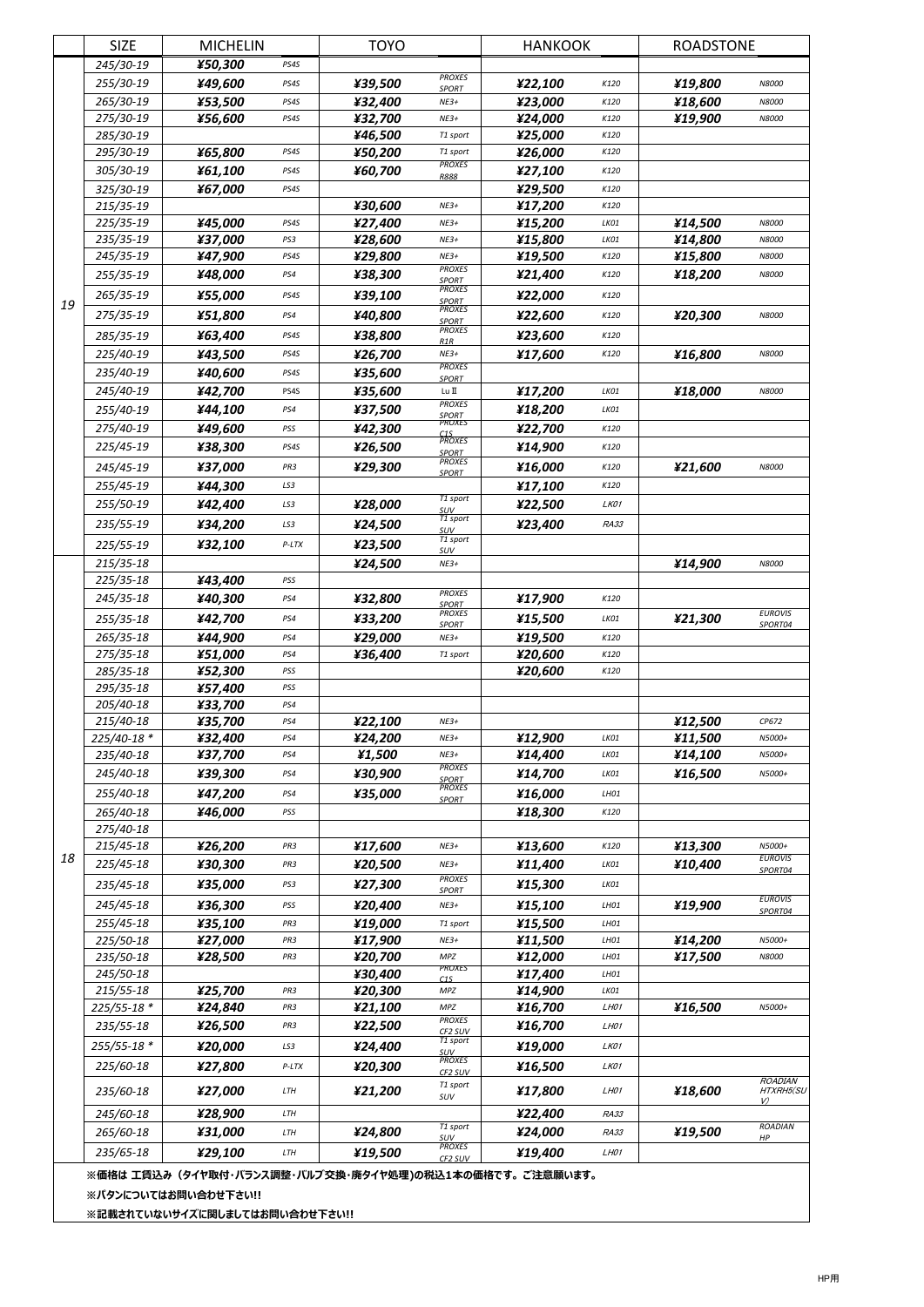|                      | <b>SIZE</b>     | <b>MICHELIN</b>                                          |             | <b>TOYO</b> |                                  | <b>HANKOOK</b> |                | <b>ROADSTONE</b> |                             |
|----------------------|-----------------|----------------------------------------------------------|-------------|-------------|----------------------------------|----------------|----------------|------------------|-----------------------------|
|                      | 165/40-17       |                                                          |             | ¥1,500      |                                  | ¥10,500        | K125           |                  |                             |
|                      | 195/40-17       |                                                          |             | ¥1,500      |                                  |                |                |                  |                             |
|                      | 205/40-17       | ¥27,200                                                  | PS3         | ¥17,600     | $NE3+$                           | ¥10,700        | LK01           | ¥10,700          | <b>EUROVIS</b><br>SPORT04   |
|                      | 215/40-17       | ¥27,300                                                  | PS4         | ¥18,700     | $NE3+$                           | ¥11,200        | LK01           | ¥12,200          | <b>N8000</b>                |
|                      | 235/40-17       |                                                          |             | ¥24,500     | T1 sport<br><b>PROXES</b>        |                |                |                  |                             |
|                      | 245/40-17       | ¥32,000                                                  | PS4         | ¥24,900     | <b>SPORT</b>                     | ¥13,000        | LH01           | ¥14,700          | <b>N8000</b>                |
|                      | 255/40-17       | ¥37,800                                                  | PS4         | ¥22,000     | $NE3+$                           | ¥15,900        | K120           |                  |                             |
|                      | 205/45-17       | ¥24,200                                                  | PS3         | ¥16,500     | $NE3+$                           | ¥9,800         | LK01           | ¥11,300          | N5000+                      |
|                      | 215/45-17 *     | ¥27,540                                                  | PS4         | ¥17,000     | $NE3+$                           | ¥10,100        | LK01           | ¥8,700           | N5000+<br><b>EUROVIS</b>    |
|                      | 225/45-17       | ¥26,400                                                  | PR3         | ¥18,400     | $NE3+$                           | ¥10,600        | LK01           | ¥12,700          | SPORT04                     |
|                      | 235/45-17*      | ¥30,780                                                  | PR3         | ¥20,200     | $NE3+$<br><b>PROXES</b>          | ¥12,400        | LK01           | ¥13,700          | N5000+                      |
|                      | 245/45-17       | ¥33,700                                                  | PR3         | ¥27,600     | <b>SPORT</b>                     | ¥14,700        | LH01           |                  |                             |
|                      | 255/45-17       |                                                          |             | ¥1,500      |                                  |                |                |                  |                             |
|                      | 205/50-17*      | ¥24,840                                                  | PS4         | ¥15,200     | $NE3+$                           | ¥9,800         | LK01           | ¥12,200          | N-BLUE<br>ECO SH01          |
| 17                   | 215/50-17       | ¥25,500                                                  | PR3         | ¥17,500     | $NE3+$                           | ¥9,900         | LK01           | ¥11,800          | N5000+                      |
|                      | 225/50-17       | ¥26,800                                                  | PR3         | ¥18,600     | $NE3+$                           | ¥10,700        | LK01           | ¥13,400          | <b>EUROVIS</b><br>SPORT04   |
|                      | 235/50-17       | ¥25,500                                                  | PR3         | ¥24,000     | PROXES<br>$\sqrt{15}$            |                |                |                  |                             |
|                      | 205/55-17       | ¥22,400                                                  | PR3         | ¥15,600     | MPZ                              |                |                | ¥13,400          | N8000                       |
|                      | $215/55 - 17$ * | ¥22,950                                                  | PR3         | ¥15,300     | $NE3+$                           | ¥11,700        | LH01           | ¥12,600          | N5000+                      |
|                      | 225/55-17       | ¥25,300                                                  | PR3         | ¥18,600     | $NE3+$<br><b>PROXES</b>          | ¥13,700        | LH01           | ¥13,400          | N5000+                      |
|                      | 235/55-17       | ¥26,600                                                  | PR3         | ¥20,500     | CF2 SUV                          | ¥15,300        | LH01           |                  |                             |
|                      | 215/60-17*      | ¥20,520                                                  | PR3         | ¥15,700     | MPZ                              | ¥13,000        | Lk41           | ¥12,800          | CP672<br><b>ROADIAN</b>     |
|                      | 225/60-17       | ¥21,200                                                  | PR3         | ¥18,100     | <b>PROXES</b><br>CF2 SUV         | ¥14,700        | LK01           | ¥16,100          | HTXRH5(SU                   |
|                      | 215/65-17       | ¥20,600                                                  | PR3         | ¥1,500      |                                  |                |                |                  | V)                          |
|                      | 225/65-17       | ¥22,100                                                  | LTH         | ¥17,200     | <b>PROXES</b>                    | ¥15,500        | LK41           | ¥16,100          | <b>ROADIAN</b><br>HTXRH5(SU |
|                      | 235/65-17       | ¥27,800                                                  | LS3         | ¥22,200     | CF2 SUV<br>T1 sport              | ¥17,000        | LK01           |                  | V                           |
|                      |                 |                                                          |             |             | SUV<br><b>TRANPAT</b>            |                |                |                  | <b>ROADIAN</b>              |
|                      | 265/65-17       | ¥22,400                                                  | LT          | ¥21,400     | H Su Sport                       | ¥19,800        | <b>RA33</b>    | ¥19,600          | HTXRH5(SU<br>V)             |
|                      | 265/70-17       |                                                          |             | ¥1,500      |                                  |                |                |                  |                             |
|                      | 165/40-16       |                                                          |             | ¥1,500      |                                  | ¥9,000         | K125           |                  |                             |
|                      | 165/45-16       |                                                          |             | ¥11,200     | $NE3+$                           | ¥8,900         | K125           |                  |                             |
|                      | 195/45-16       | ¥19,600                                                  | PS3         | ¥13,400     | $NE3+$                           |                |                | ¥11,000          | <b>EUROVIS</b><br>SPORT04   |
|                      | 205/45-16       | ¥22,000                                                  | PS3         | ¥17,100     | PROXES<br>CE <sub>2</sub>        | ¥14,300        | K120           | ¥11,300          | <b>N8000</b>                |
|                      | 195/50-16       | ¥19,600                                                  | PR3         | ¥14,800     | $NE3+$                           | ¥9,500         | LK01           | ¥9,900           | N-BLUE<br>ECO SH01          |
|                      | 205/50-16       | ¥20,500                                                  | PS3         | ¥14,100     | $NE3+$<br>PROXES                 |                |                | ¥11,300          | N8000                       |
|                      | 225/50-16       | ¥23,000                                                  | PS3         | ¥19,300     | T1R                              | ¥12,700        | K120           |                  |                             |
|                      | 185/55-16       | ¥17,600                                                  | $S+$        | ¥13,700     | $NE3+$                           | ¥9,400         | LK01           |                  | $N$ -BLUE                   |
|                      | 195/55-16       | ¥17,200                                                  | $S+$        | ¥13,700     | $NE3+$                           | ¥9,500         | LK01           | ¥9,800           | ECO SH01<br>$N$ -BLUE       |
|                      | 205/55-16 *     | ¥18,630                                                  | $S+$        | ¥14,200     | $NE3+$                           | ¥9,200         | LK01           | ¥9,800           | ECO SH01                    |
|                      | 215/55-16       | ¥21,300                                                  | PR3         | ¥14,700     | $NE3+$<br>PROXES                 |                |                | ¥11,400          | N-BLUE<br>ECO SH01          |
|                      | 225/55-16       | ¥22,500                                                  | PR3         | ¥17,000     | CF <sub>2</sub>                  |                |                |                  | N-BLUE                      |
|                      | 175/60-16       |                                                          |             | ¥11,900     | $NE3+$                           |                |                | ¥9,600           | ECO SH01                    |
| 16                   | 195/60-16       |                                                          |             | ¥13,200     | $NE3+$                           | ¥10,400        | H426           | ¥9,900           | N-BLUE<br>ECO SH01          |
|                      | 205/60-16*      | ¥17,280                                                  | $S+$        | ¥13,600     | $NE3+$                           | ¥10,400        | LK01           | ¥10,200          | $N$ -BLUE<br>ECO SH01       |
|                      | 215/60-16       | ¥17,500                                                  | $S+$        | ¥13,800     | $NE3+$                           | ¥10,200        | LK01           | ¥10,500          | N-BLUE<br>ECO SH01          |
|                      | 225/60-16       | ¥19,300                                                  | PR3         | ¥18,600     | <b>PROXES</b>                    | ¥12,800        | H426           | ¥12,600          | N-BLUE<br>ECO SH01          |
|                      | 235/60-16       | ¥21,400                                                  | PR3         | ¥19,800     | C <sub>1S</sub><br>PROXES<br>C1S |                |                |                  |                             |
|                      | 205/65-16       | ¥19,800                                                  | s           | ¥14,500     | $NE3+$                           | ¥14,500        | H433 在<br>限り   | ¥11,000          | CP672                       |
|                      | 215/65-16       | ¥20,600                                                  | $\mathsf S$ | ¥15,700     | MPZ                              | ¥12,700        | LK41           | ¥11,500          | N-BLUE<br>ECO SH01          |
|                      | 215/70-16       | ¥19,300                                                  | $P-LTX$     | ¥14,100     | MPZ                              | ¥13,800        | RA33           |                  |                             |
|                      | 245/70-16       | ¥23,700                                                  | Т/А КО2     | ¥17,300     | <b>OPEN</b><br><b>COUNTRY</b>    | ¥16,000        | <b>RA33</b>    |                  |                             |
|                      | 265/70-16       | ¥24,900                                                  | Т/А КО2     | ¥17,900     | A/T plus<br>SU sports            | ¥18,200        | RA33 ア<br>ウトライ |                  |                             |
|                      |                 |                                                          |             |             |                                  |                | ンホワイ<br>トレター   |                  |                             |
|                      | 275/70-16       | ¥25,700                                                  | Т/А КО2     | ¥18,700     | SU sports                        | ¥18,100        | RA33           |                  |                             |
|                      |                 | ※価格は 工賃込み(タイヤ取付・バランス調整・バルブ交換・廃タイヤ処理)の税込1本の価格です。 ご注意願います。 |             |             |                                  |                |                |                  |                             |
| ※パタンについてはお問い合わせ下さい!! |                 |                                                          |             |             |                                  |                |                |                  |                             |
|                      |                 | ※記載されていないサイズに関しましてはお問い合わせ下さい!!                           |             |             |                                  |                |                |                  |                             |